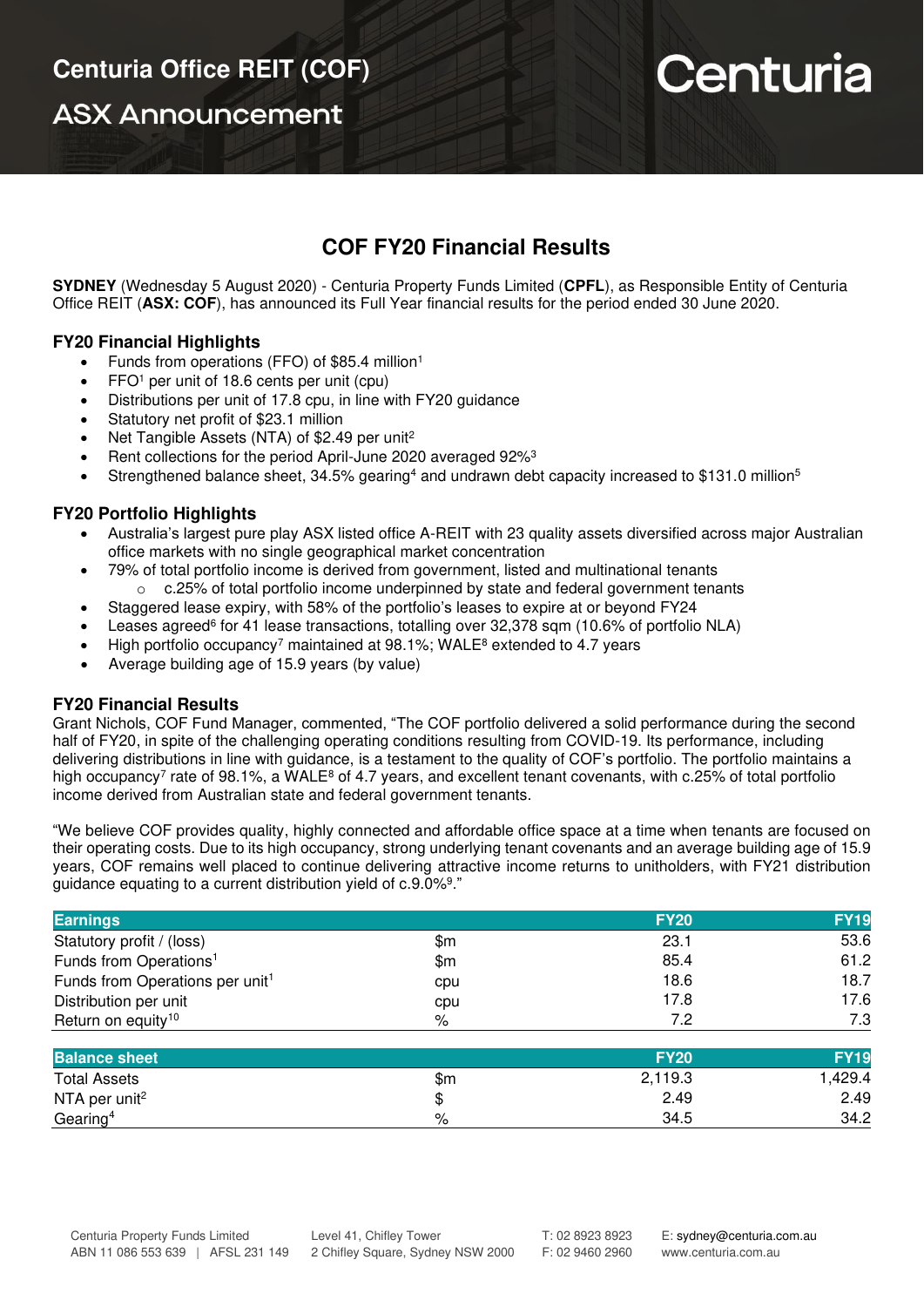# **Centuria Office REIT (COF)**

# **ASX Announcement**

# Centuria

Statutory net profit for FY20 was \$23.1 million, with Funds from Operations<sup>1</sup> of \$85.4 million or 18.6 cpu, and distributions of 17.8 cpu. Distributions were in line with FY20 guidance provided. Funds from Operations were adversely impacted by COVID-19 due to rent relief claims related to the National Code of Conduct on Commercial Leases and other provisions. Combined, these items reduced Funds from Operations from 19.3 cpu to 18.6 cpu, noting FY20 guidance was 19.0 cpu.

Like for like portfolio revaluations throughout FY20 of \$23.3 million contributed to NTA<sup>2</sup> of \$2.49 per unit. During FY20, the flattening swap curve adversely impacted the value of COF's interest rate swaps, reducing NTA<sup>2</sup> by 2.0 cpu.

COF further diversified its debt book during FY20 with five additional tranches established including a new seven-year facility with Crédit Agricole. COF now has five high quality financiers. The weighted average debt maturity remained broadly unchanged at 3.3 years with a competitive all in debt cost of approximately 2.2%<sup>11</sup>. COF continues to operate with significant undrawn debt<sup>5</sup> of \$131.0m and significant covenant headroom with an interest coverage ratio of 6.3x (covenant 2.0x) and loan to value ratio of 36.4% (covenant 50%).

### **Property Portfolio**

| $\cdots$ , $\cdots$ , $\cdots$ , $\cdots$ , $\cdots$ |              |             |             |  |
|------------------------------------------------------|--------------|-------------|-------------|--|
| <b>Portfolio Snapshot</b>                            |              | <b>FY20</b> | <b>FY19</b> |  |
| Number of assets                                     |              | 23          | 20          |  |
| Book value                                           | \$m          | \$2,053.3   | 1,400       |  |
| <b>WACR</b>                                          | %            | 5.93        | 6.22        |  |
| Occupancy by area                                    | %            | 98.1        | 98.4        |  |
| WALE by gross income                                 | years        | 4.7         | 3.9         |  |
| Leases agreed by area                                | sam          | 32,378      | 21,758      |  |
| Average NABERS energy rating (by value)              | <b>Stars</b> | 4.8         | 4.5         |  |
| Average building age (by value)                      | vears        | 15.9        | 15.9        |  |

COF continues to enhance and actively manage its portfolio with a focus on further improving the portfolio's lease expiry profile to quality tenants. During FY20, COF completed 41 lease transactions, with leases agreed<sup>6</sup> for 32,378 sqm, representing 10.6% of portfolio NLA. Included within this leasing is a new 10-year lease to the WA Government at 144 Stirling Street, Perth, across the entire building (excluding the café). As a result of the new lease, the WA Government is now the second largest tenant (by income) across the COF portfolio.

High occupancy<sup>7</sup> of 98.1% was maintained and the WALE<sup>8</sup> was extended from 3.9 to 4.7 years with 58% of leases expiring at or beyond FY24. Notably, COF's portfolio income is strongly underpinned by government tenants. Over 25% of income derived from government tenants with the Federal Government representing almost 14% of the portfolio income.

In June, Foxtel signed a deed of agreement to surrender its lease at 35 Robina Town Centre Drive, Robina, QLD. Under this agreement COF will receive a surrender payment during FY21 equivalent to the rent payable under the remaining Foxtel lease term discounted to present day. Existing sub tenants, representing 23.3% of building's NLA, will convert to direct leases. The lease surrender provides another opportunity to utilise Centuria's strong leasing capabilities to reposition the asset and minimise potential downtime.

COF seeks to provide quality, highly connected and affordable office space that meets changing tenant demands, and COF's asset quality is emphasised by an average building age of 15.9 years (by value) and average NABERS energy rating of 4.8 Stars (by value). COF is focused on further enhancing building efficiency with 856 solar panels installed across five portfolio assets during FY20. The installation is estimated to reduce annual CO<sup>2</sup> emissions by approximately 300 tonnes, the equivalent of removing approximately 170 cars from the road.

All assets within the portfolio were independently revalued during FY20. As at 30 June 2020, 13 of the 23 assets, representing 55.7% by value, were independently revalued resulting in a decreased portfolio value of \$21.9m or 1.1%, compared to the preceding book value. The decrease in value was primarily the result of valuers adopting lower growth rates, with increased downtime and incentives. The weighted average capitalisation across the portfolio was broadly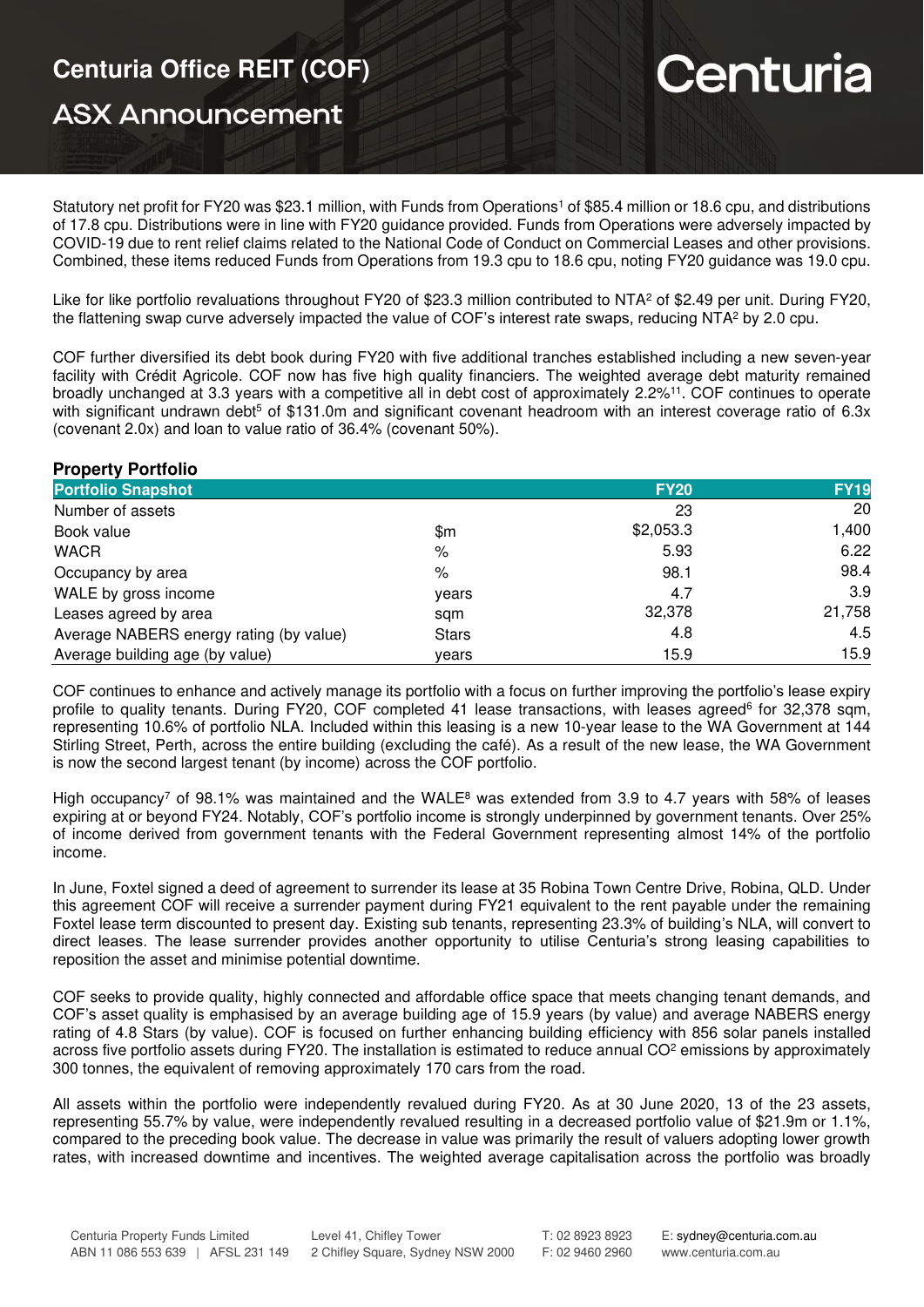## **ASX Announcement**

# Centuria

unchanged at 5.93%. Where relevant, valuers incorporated ongoing rent relief claims related to the National Code of Conduct on Commercial Leases.

Grant Nichols commented, "COF benefits from Centuria being a hands-on, proactive manager with in-house property and facilities management and deep leasing capability. The results achieved throughout FY20 including an increase in WALE, an increase in the average NABERS energy rating while maintaining high occupancy is a testament to this. The management team is currently focused on preparedness and a rapid response to challenges arising from COVID-19 and generating greater tenant engagement through this period of uncertainty."

#### **Capital Transactions**

During 1H20, \$636.5 million<sup>12</sup> of transactions were executed, with interests in the three high-quality, Prime Grade office assets acquired, at an average yield of 5.6%, with 100% occupancy<sup>7</sup> and average WALE<sup>8</sup> of 8.0 years.

Grant Nichols commented, "COF selectively identified acquisition opportunities that enhance the overall quality of the portfolio and improve its diversification across major Australian office markets. These acquisitions introduce additional quality tenant covenants, which further improve and diversify the portfolio's income streams."

#### **Summary & Outlook**

Grant Nichols, COF Fund Manager, said, "The COF portfolio delivered solid results throughout FY20, which included the challenging COVID-19 affected trading period. Its performance can be credited to assets underpinned by high quality tenants and positioned in metropolitan and near-city locations that provide excellent connectivity – easy commutes for workers - while delivering affordable rent levels. The assets' location and affordability resonate well with tenants at a time when operating costs are scrutinised and workforces' preferences show a trend towards working closer to home. For these reasons, we believe the COF portfolio will continue to provide attractive options for tenants into the future.

"Additionally, COF benefits from a relatively young asset portfolio with the average building being 15.9 years. Younger generation stock will help attract and retain tenants while providing limited capital expenditure and maintenance requirements.

"While there is continued immediate uncertainty resulting from COVID-19, the medium to long-term outlook for highquality office assets remains positive, driven by continued investor demand for income producing investments in this low interest rate environment."

COF provides FY21 distribution guidance of 16.5 cents per unit, which equates a current yield of c.9.0%<sup>9</sup>. Distributions will be paid in equal quarterly instalments.

Due to uncertainty arising from COVID-19 and the potential impact on operating conditions, COF will not be providing FFO guidance at this point.

### **FY20 Results Presentation**

An investor/analyst briefing webcast will be held on Wednesday, 5 August 2020 at 9:30am (AEST). Investors and analysts can access the webcast by using the following link [COF FY20 Results Webcast.](https://edge.media-server.com/mmc/p/tux2ed6w)

| ıΓ |  |
|----|--|
|----|--|

| For more information or to arrange an interview, please contact: |                                         |                                                |  |  |
|------------------------------------------------------------------|-----------------------------------------|------------------------------------------------|--|--|
| <b>Grant Nichols</b>                                             | <b>Tim Mitchell</b>                     | Alexandra Koolman                              |  |  |
| <b>Fund Manager – COF</b>                                        | <b>Group Head of Investor Relations</b> | <b>Senior Manager Corporate Communications</b> |  |  |
| Centuria Office REIT                                             | Centuria Capital Limited                | Centuria Capital Limited                       |  |  |
| Phone: 02 8923 8923                                              | Phone: 02 8923 8923                     | Phone: 02 8923 8923                            |  |  |
| Email: grant.nichols@centuria.com.au                             | Email: tim.mitchell@centuria.com.au     | Email: alexandra.koolman@centuria.com.au       |  |  |

**Authorised for release** by Anna Kovarik, Company Secretary.